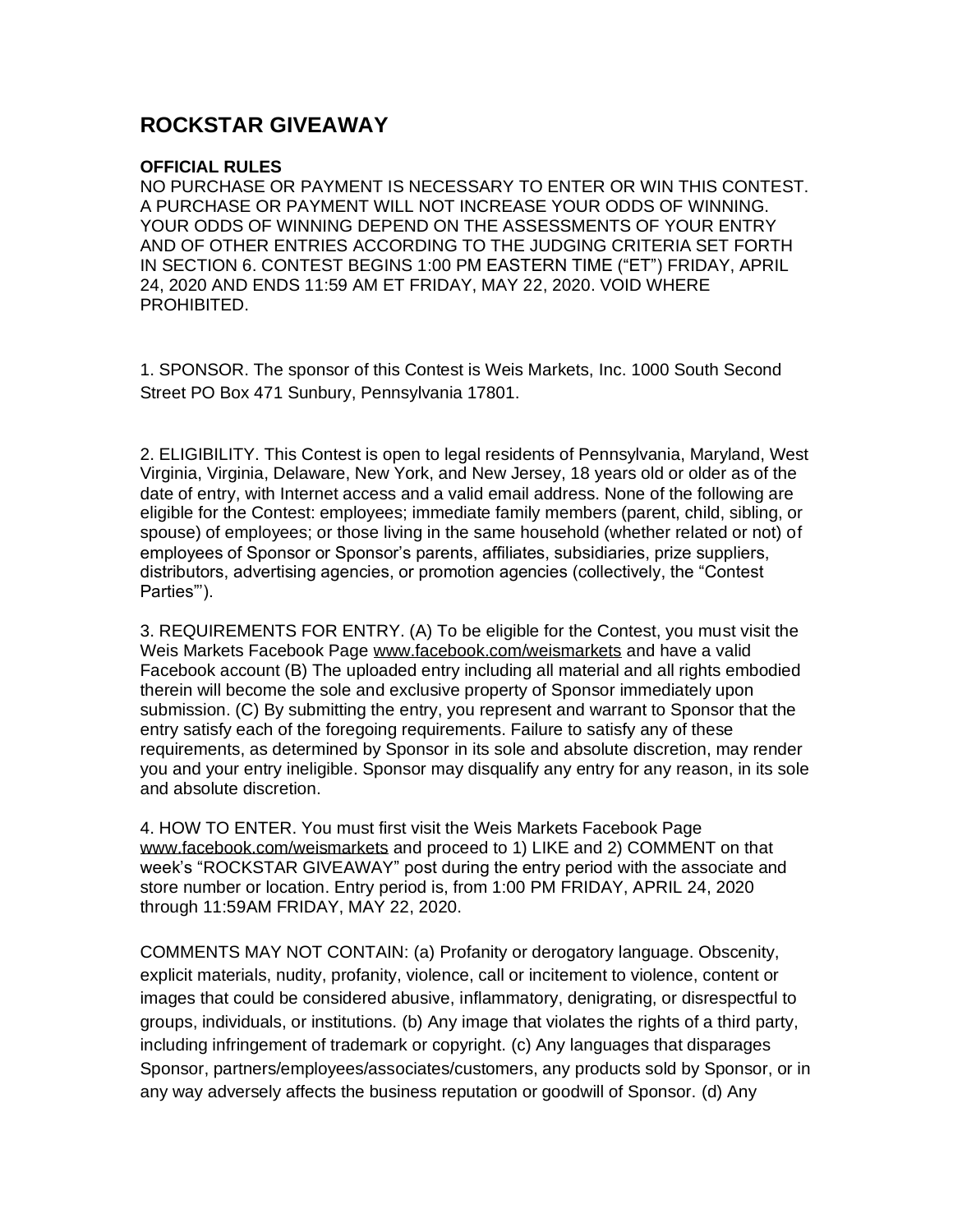wording that advocates alcohol or drug use or any illegal act. Comments/entries containing any of the aforementioned content will be disqualified.

 5. JUDGING OF ENTRIES. For all eligible entries, an internal panel of Sponsor (the "Sponsor Panel") will randomly select TEN (10 – 5 associates and 5 customers) winners.

 6. PRIZES. TEN (10 – 5 associates and 5 customers) winners will be randomly chosen at the end of each week's entry period to receive a \$50 Weis Gift Card. Winners will be notified within 72 hours at the end of the entry period.

 Prizes may NOT be redeemed for cash or substituted for other items except in Sponsor's sole discretion in the event the prize (or any element of it) becomes unavailable for any reason. Prizes may not be transferred. Any costs or expenses related to the acceptance or use of any prize which are not specified in the above prize descriptions in this Section 6, as well as any applicable taxes and tips, are the sole responsibility of the winner.

 7. NOTIFICATION OF POTENTIAL WINNERS. After the Sponsor Panel selects the prizewinners, Sponsor will attempt to notify the prizewinner by Facebook Message. Sponsor may also send prizewinners additional documents to review and sign. Unless a potential prizewinner responds within 72 hours to the notification email and signs and returns any applicable documents, that potential prize winner forfeits the prize and Sponsor will choose another potential winner from among other eligible entrants, at and in a manner determined by Sponsor in its sole and absolute discretion. In the event of any dispute regarding entries received from multiple users having the same email account, the "authorized subscriber" of the email account at the time of entry will be deemed to be the entrant. The "authorized subscriber" is the natural person who is assigned the email address by the Internet Service Provider (ISP), online service provider, or other organization responsible for assigning email addresses

 8. REQUIRED ACTIVITIES AND DOCUMENTATION. After the winner is notified, Sponsor may require them to sign a form saying the winner will participate in all activities provided and will allow Sponsor to document and use any video or photography taken during these activities.

 9. USE OF ENTRANT'S INFORMATION. Entrants agree that Sponsor may use their name, likeness and submitted photography for the purposes of administering and publicizing the Contest and for other promotional purposes that benefit Sponsor, including online and offline direct marketing.

 10. GENERAL CONDITIONS. Non-compliance with these Official Rules may result in disqualification. An entrant or other person is not a winner until he/she has fully complied with these Official Rules. Each entry is subject to verification by Sponsor. Entrants and other participants hereby waive any right to claim ambiguity in these Official Rules. All federal, state, and local laws and regulations apply. Participants must reside in Pennsylvania, Maryland, Virginia, West Virginia, Delaware, New York, or New Jersey.

 11. LIMITATIONS OF LIABILITY. Neither Sponsor nor any other Releasee shall be responsible for lost, late, incomplete, stolen, misdirected, illegible, or incomplete entries (or any components thereof). Neither Sponsor nor any other Releasee shall be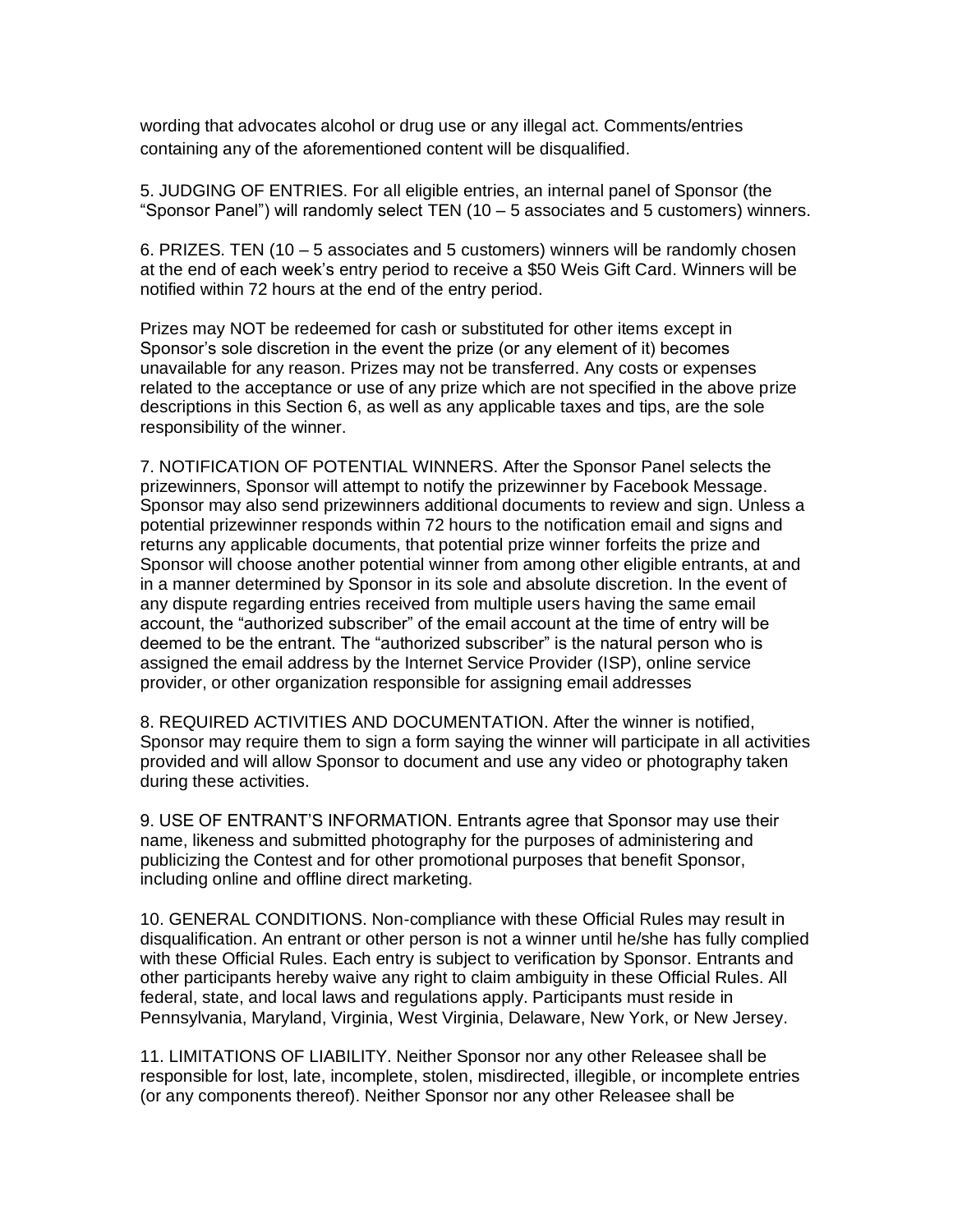responsible for any incorrect or inaccurate information, whether caused by Sponsor, Releasees, an entrant, or any other person or by any computer, technical, or human error or malfunction that may occur in the processing or judging of entries, the administration of the Contest, or the notification of potential winners. Neither Sponsor nor any other Releasee shall be responsible for any tampering or for any equipment or programming associated with or utilized in the Contest, and neither Sponsor nor any Releasee shall have responsibility for any error, omission, defect, theft, destruction, or unauthorized access to the materials related to the Contest, or for any damage to an entrant's or another's computer related to or resulting from participating in the Contest. Sponsor reserves the right, in its sole and absolute discretion, to disqualify any individual found to be tampering with the entry process, the voting process, or the operation of the Contest; to be acting in violation of these Official Rules; or to be acting in a non- sportsmanlike or disruptive manner, or with intent or apparent intent to annoy, abuse, threaten, embarrass, harm, or harass, in any way, any other person. If the Contest is not capable of running as planned for any reason, including but not limited to, business or market circumstances, force majeure, public health concerns, tampering, unauthorized intervention, actions by Entrants or others, fraud, or any other causes which Sponsor, in its sole and absolute discretion, deems could corrupt or affect the administration, security, fairness, integrity, or proper conduct of the Contest, Sponsor reserves the right, in its sole and absolute discretion, to cancel, terminate, modify, or suspend the Contest. If any malfunction, error, disruption, damage, or other circumstance or event impairs the administration, security, fairness, integrity, or proper play of the Contest, Sponsor may, in its sole and absolute discretion, suspend or terminate the Contest or any portion thereof by posting a notice at anytime. If the Contest or any portion of the Contest is terminated before the end of the Contest Period, Sponsor may select winners from all eligible entries received as of the termination date. IN NO EVENT WILL SPONSOR OR ANY RELEASEE BE RESPONSIBLE OR LIABLE FOR ANY INJURIES, CLAIMS, ACTIONS, DAMAGES, LOSSES, OR LIABILITY OF ANY KIND, INCLUDING DIRECT, INDIRECT, INCIDENTAL, CONSEQUENTIAL, OR PUNITIVE DAMAGES, RESULTING FROM OR ARISING FROM PARTICIPATION IN, OR THE PRODUCTION, PROMOTION, OR ADMINISTRATION OF, THE CONTEST, OR ACCEPTANCE, POSSESSION, USE, MISUSE, OR NONUSE OF A PRIZE THAT MAY BE AWARDED. WITHOUT LIMITING THE FOREGOING, ALL PRIZES ARE PROVIDED "AS IS" WITHOUT WARRANTY OF ANY KIND, EITHER EXPRESS OR IMPLIED, INCLUDING BUT NOT LIMITED TO, ANY IMPLIED WARRANTIES OF MERCHANTABILITY, FITNESS FOR A PARTICULAR PURPOSE, OR NON-INFRINGEMENT. SOME JURISDICTIONS MAY NOT ALLOW THE LIMITATION OR EXCLUSION OF LIABILITY FOR INCIDENTAL OR CONSEQUENTIAL DAMAGES OR EXCLUSION OF IMPLIED WARRANTIES, SO SOME OF THE ABOVE LIMITATIONS OR EXCLUSIONS MAY NOT APPLY TO YOU. CHECK YOUR LOCAL LAWS FOR ANY RESTRICTIONS OR LIMITATIONS REGARDING THESE LIMITATIONS OR EXCLUSIONS. ANY ATTEMPT BY AN ENTRANT OR ANY OTHER INDIVIDUAL TO DELIBERATELY UNDERMINE THE LEGITIMATE OPERATION OF THE CONTEST MAY VIOLATE CRIMINAL AND CIVIL LAWS, AND SHOULD ANY SUCH ATTEMPT BE MADE, SPONSOR RESERVES THE RIGHT TO SEEK DAMAGES AND OTHER REMEDIES FROM ANY SUCH PERSON TO THE FULLEST EXTENT PERMITTED BY LAW.

 12. ARBITRATION AND CHOICE OF LAW. Except where prohibited by law, as a condition of participating in this Contest, entrant agrees that: (1) any and all disputes and causes of action arising out of or connected with this Contest, or any prizes awarded, shall be resolved individually, without resort to any form of class action lawsuit, and